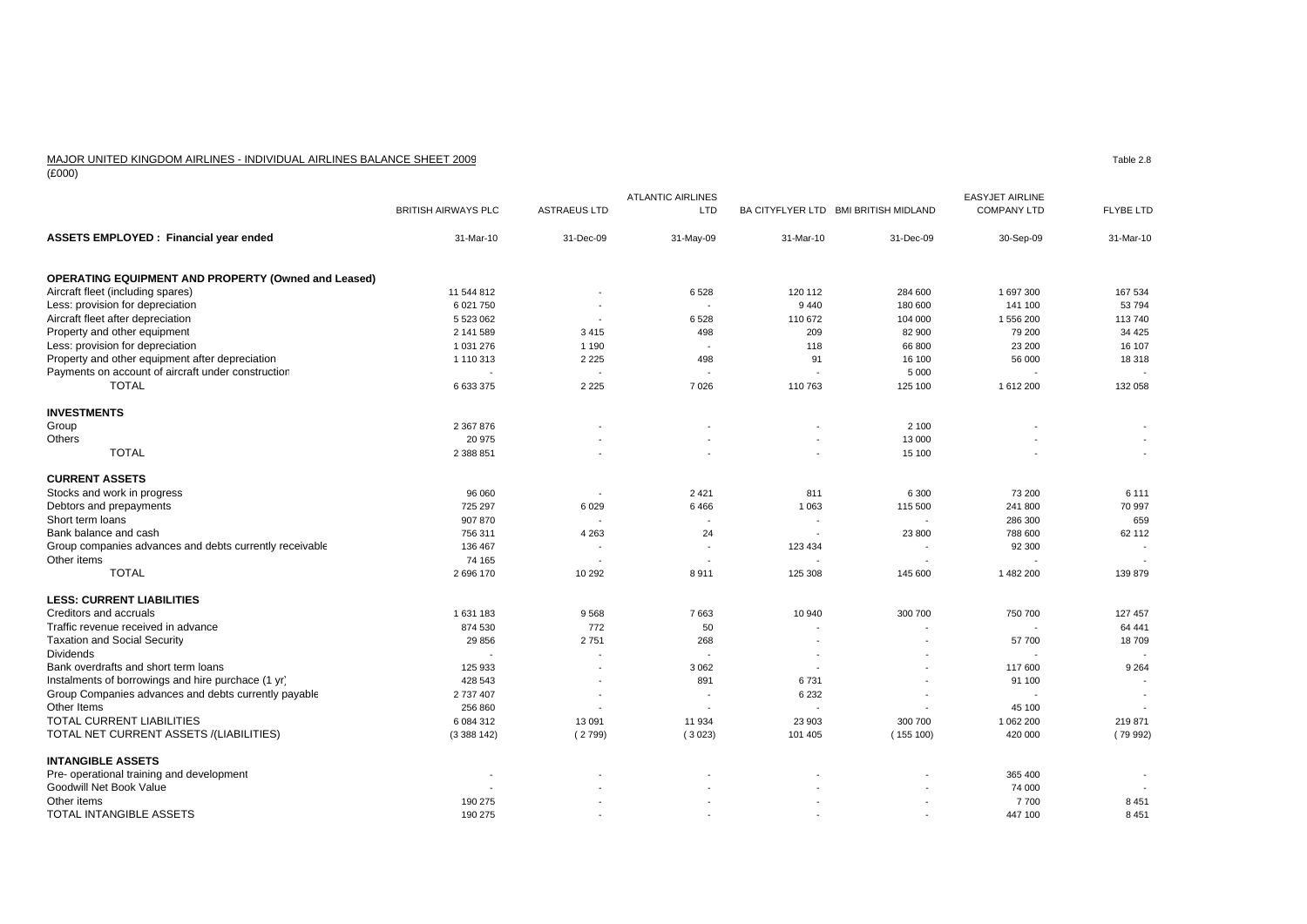| <b>OTHER ASSETS</b>                                  |                |                          |                          |                          |                          |                          |                          |
|------------------------------------------------------|----------------|--------------------------|--------------------------|--------------------------|--------------------------|--------------------------|--------------------------|
| TOTAL OTHER ASSETS                                   | 535 449        |                          | $\overline{\phantom{a}}$ | $\overline{\phantom{a}}$ |                          | $\overline{\phantom{a}}$ | $\sim$                   |
| AMOUNTS RECEIVABLE (more than one year)              |                |                          |                          |                          |                          |                          |                          |
| Group                                                | $\blacksquare$ | $\overline{\phantom{a}}$ | $\overline{\phantom{a}}$ | $\overline{\phantom{a}}$ | $\overline{\phantom{a}}$ | 12 600                   |                          |
| Other                                                | 93 160         | 2 1 3 9                  | $\overline{\phantom{a}}$ | $\overline{\phantom{a}}$ | $\overline{\phantom{a}}$ | 118 900                  | 32 214                   |
| <b>TOTAL ASSETS</b>                                  | 6452968        | 1565                     | 4 0 0 3                  | 212 168                  | (14900)                  | 2 610 800                | 92 731                   |
| <b>Financed by: SHAREHOLDERS FUND</b>                |                |                          |                          |                          |                          |                          |                          |
| Share capital                                        | 288 489        | 18 550                   |                          | 109 452                  | 13 100                   | 106 000                  | 22                       |
| Share premium account                                | 936 809        | 652                      | $\overline{\phantom{a}}$ | 898                      |                          | 642 500                  | 7683                     |
| Capital reserve                                      | (4301)         | $\overline{\phantom{a}}$ |                          |                          |                          | 583 100                  | 22 490                   |
| Revenue reserve                                      | 380 245        | $\overline{\phantom{a}}$ | 2581                     | (86365)                  | (478300)                 |                          | (11302)                  |
| <b>Revaluation reserve</b>                           |                | $\overline{\phantom{a}}$ | $\overline{\phantom{a}}$ | $\overline{\phantom{a}}$ | $\overline{\phantom{a}}$ | $\overline{\phantom{a}}$ |                          |
| Other reserve                                        | (106783)       | (22618)                  | $\overline{\phantom{0}}$ | $\overline{\phantom{a}}$ |                          | (24300)                  |                          |
| BORROWINGS ETC (replayable more than one year ahead) |                |                          |                          |                          |                          |                          |                          |
| Advances from other Group Companies                  | 266 714        | $\overline{\phantom{a}}$ | $\overline{\phantom{a}}$ | 86 406                   |                          |                          |                          |
| Bank loans                                           | 1 161 630      | $\overline{\phantom{a}}$ | $\overline{\phantom{a}}$ |                          | 117 500                  | 1 003 000                | 73 838                   |
| Other loans                                          | 540 042        | $\overline{\phantom{a}}$ | 647                      | 488                      | $\overline{\phantom{a}}$ | 223 800                  | $\overline{\phantom{0}}$ |
| Hire Purchase Liabilities                            | 2 2 6 9 6 9 7  |                          | $\overline{\phantom{a}}$ | 92 389                   |                          | $\sim$                   | $\sim$                   |
| <b>DEFERRED LIABILITIES</b>                          |                |                          |                          |                          |                          |                          |                          |
| Taxation                                             | 720 427        | $\overline{\phantom{a}}$ | 774                      | 4 2 6 6                  | $\blacksquare$           | 76 700                   | $\overline{\phantom{a}}$ |
| Other                                                |                | 4 9 8 1                  |                          | 4 6 3 4                  | 332 800                  |                          |                          |
| <b>TOTAL FINANCE</b>                                 | 6452969        | 1565                     | 4 0 0 3                  | 212 168                  | (14900)                  | 2 610 800                | 92 731                   |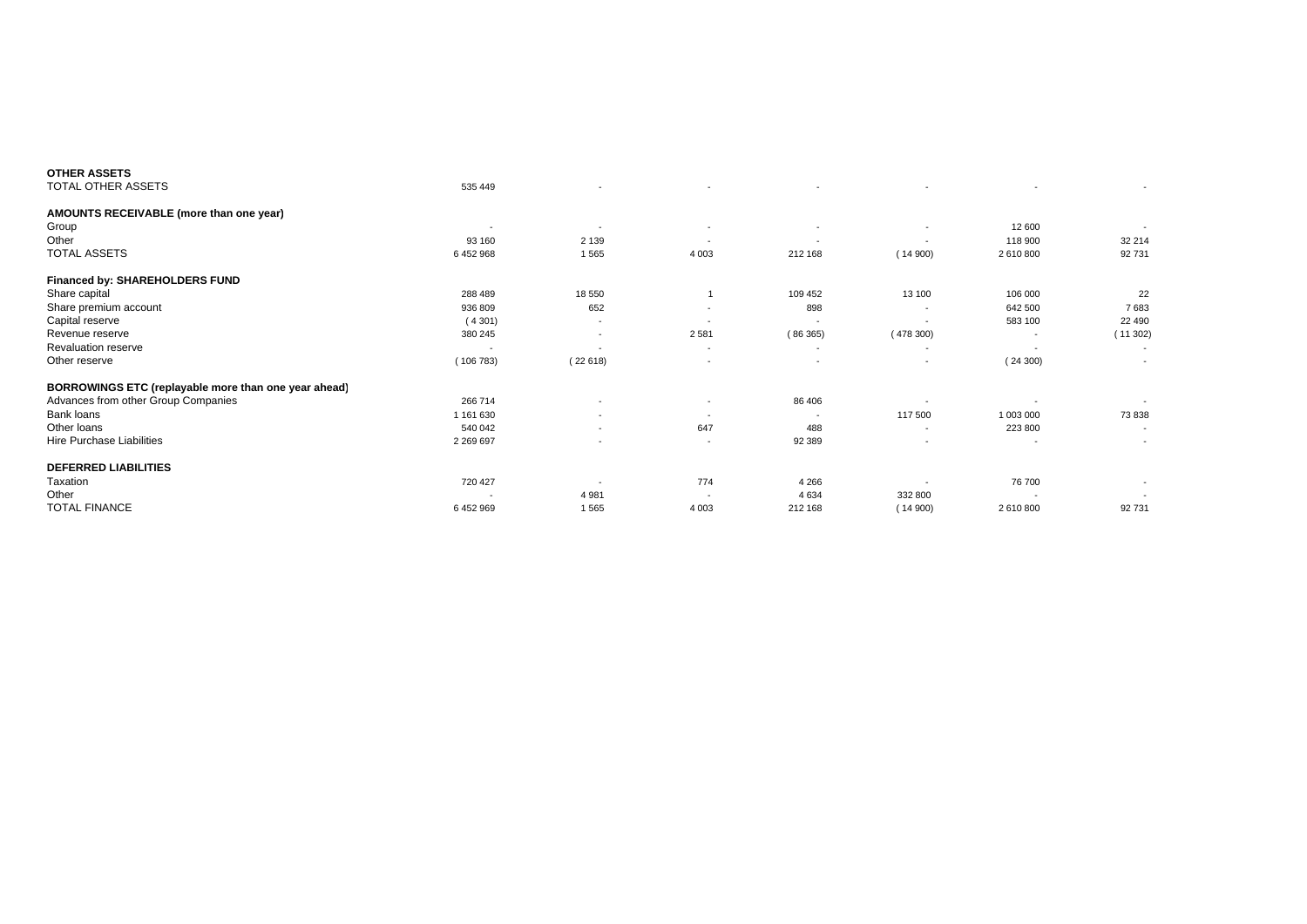## MAJOR UNITED KINGDOM AIRLINES - INDIVIDUAL AIRLINES BALANCE SHEET 2009

(£000)

|                                                            | <b>GLOBAL SUPPLY</b><br><b>SYSTEMS LTD</b> | JET2.COM LTD             | <b>MONARCH AIRLINES</b> | THOMAS COOK<br><b>AIRLINES LTD</b> | <b>THOMSON AIRWAYS</b><br>LTD | TITAN AIRWAYS LTD        | <b>VIRGIN ATLANTIC</b><br><b>AIRWAYS LTD</b> |
|------------------------------------------------------------|--------------------------------------------|--------------------------|-------------------------|------------------------------------|-------------------------------|--------------------------|----------------------------------------------|
| ASSETS EMPLOYED : Financial year ended                     | 31-Dec-09                                  | 31-Mar-10                | 31-Oct-09               | 30-Sep-09                          | 30-Sep-09                     | 31-Mar-10                | 28-Feb-10                                    |
| <b>OPERATING EQUIPMENT AND PROPERTY (Owned and Leased)</b> |                                            |                          |                         |                                    |                               |                          |                                              |
| Aircraft fleet (including spares)                          |                                            | 7 9 9 0                  | 378 401                 | 465 161                            | 281 556                       | 8865                     | 545 706                                      |
| Less: provision for depreciation                           |                                            | $\overline{\phantom{a}}$ | 150 469                 | 204 978                            | 151 820                       | 8 0 1 0                  | 364 680                                      |
| Aircraft fleet after depreciation                          | $\overline{\phantom{a}}$                   | 7990                     | 227 932                 | 260 183                            | 129 736                       | 855                      | 181 026                                      |
| Property and other equipment                               | 123                                        | 17981                    | 19 954                  | 2791                               | 97 525                        | 2 0 3 1                  | 301 993                                      |
| Less: provision for depreciation                           | 107                                        | 12 217                   | 13 971                  | 2079                               | 81 575                        | 1818                     | 199 478                                      |
| Property and other equipment after depreciation            | 16                                         | 5764                     | 5983                    | 712                                | 15 950                        | 213                      | 102 515                                      |
| Payments on account of aircraft under construction         | $\overline{\phantom{a}}$                   |                          |                         |                                    |                               |                          | 19872                                        |
| <b>TOTAL</b>                                               | 16                                         | 13754                    | 233 915                 | 260 895                            | 145 686                       | 1 0 6 8                  | 303 413                                      |
| <b>INVESTMENTS</b>                                         |                                            |                          |                         |                                    |                               |                          |                                              |
| Group                                                      |                                            |                          | 2710                    | 48 400                             | 390 449                       |                          |                                              |
| Others                                                     |                                            |                          |                         | 13747                              |                               |                          | 15 297                                       |
| <b>TOTAL</b>                                               |                                            |                          | 2710                    | 62 147                             | 390 449                       | ٠                        | 15 297                                       |
|                                                            |                                            |                          |                         |                                    |                               |                          |                                              |
| <b>CURRENT ASSETS</b>                                      |                                            |                          |                         |                                    |                               |                          |                                              |
| Stocks and work in progress                                |                                            | 52                       | 11 395                  | 6918                               | 9 9 6 0                       | 650                      | 28 453                                       |
| Debtors and prepayments                                    | 5 3 5 4                                    | 34 7 24                  | 147 951                 | 52 488                             | 74 764                        | 10 985                   | 368 925                                      |
| Short term loans                                           |                                            |                          | 18 685                  |                                    |                               |                          |                                              |
| Bank balance and cash                                      | 8 5 3 4                                    | 78 383                   | 9972                    | 305 249                            | 29 411                        | 5 3 5 7                  | 444 133                                      |
| Group companies advances and debts currently receivable    | 3 9 0 8                                    | 98 099                   |                         | 91 056                             | 1 201 569                     | 3542                     | 16 119                                       |
| Other items                                                | 34                                         | 154                      |                         |                                    | 18 341                        |                          |                                              |
| <b>TOTAL</b>                                               | 17830                                      | 211 412                  | 188 003                 | 455 711                            | 1 334 045                     | 20 534                   | 857 630                                      |
| <b>LESS: CURRENT LIABILITIES</b>                           |                                            |                          |                         |                                    |                               |                          |                                              |
| Creditors and accruals                                     | 7423                                       | 58 784                   | 280 817                 | 118786                             | 260 748                       | 8827                     | 246 147                                      |
| Traffic revenue received in advance                        | 8 4 5 4                                    | 130 615                  |                         |                                    |                               | 4 3 9 2                  | 411 972                                      |
| <b>Taxation and Social Security</b>                        | 300                                        | 3 3 6 3                  |                         | 45 312                             | 11 730                        | $\overline{\phantom{a}}$ | 8649                                         |
| <b>Dividends</b>                                           |                                            |                          |                         |                                    |                               |                          |                                              |
| Bank overdrafts and short term loans                       |                                            | 18                       |                         |                                    | 58                            |                          | 27 723                                       |
| Instalments of borrowings and hire purchace (1 yr)         |                                            |                          |                         | 93 4 43                            |                               |                          | 3533                                         |
| Group Companies advances and debts currently payable       |                                            |                          |                         | 313 311                            | 396 300                       | ÷,                       | 118 744                                      |
| Other Items                                                |                                            |                          |                         | 15 906                             | 155 972                       |                          |                                              |
| TOTAL CURRENT LIABILITIES                                  | 16 177                                     | 192 780                  | 280 817                 | 586 758                            | 824 808                       | 13 219                   | 816768                                       |
| TOTAL NET CURRENT ASSETS /(LIABILITIES)                    | 1653                                       | 18 632                   | (92814)                 | (131047)                           | 509 237                       | 7315                     | 40 862                                       |
| <b>INTANGIBLE ASSETS</b>                                   |                                            |                          |                         |                                    |                               |                          |                                              |
| Pre- operational training and development                  |                                            |                          |                         |                                    |                               |                          |                                              |
| Goodwill Net Book Value                                    |                                            |                          |                         |                                    | 350 478                       |                          |                                              |
| Other items                                                |                                            |                          |                         | 38 204                             | 10 170                        |                          | 38 291                                       |
| <b>TOTAL INTANGIBLE ASSETS</b>                             |                                            |                          |                         | 38 204                             | 360 648                       |                          | 38 291                                       |

Table 2.8